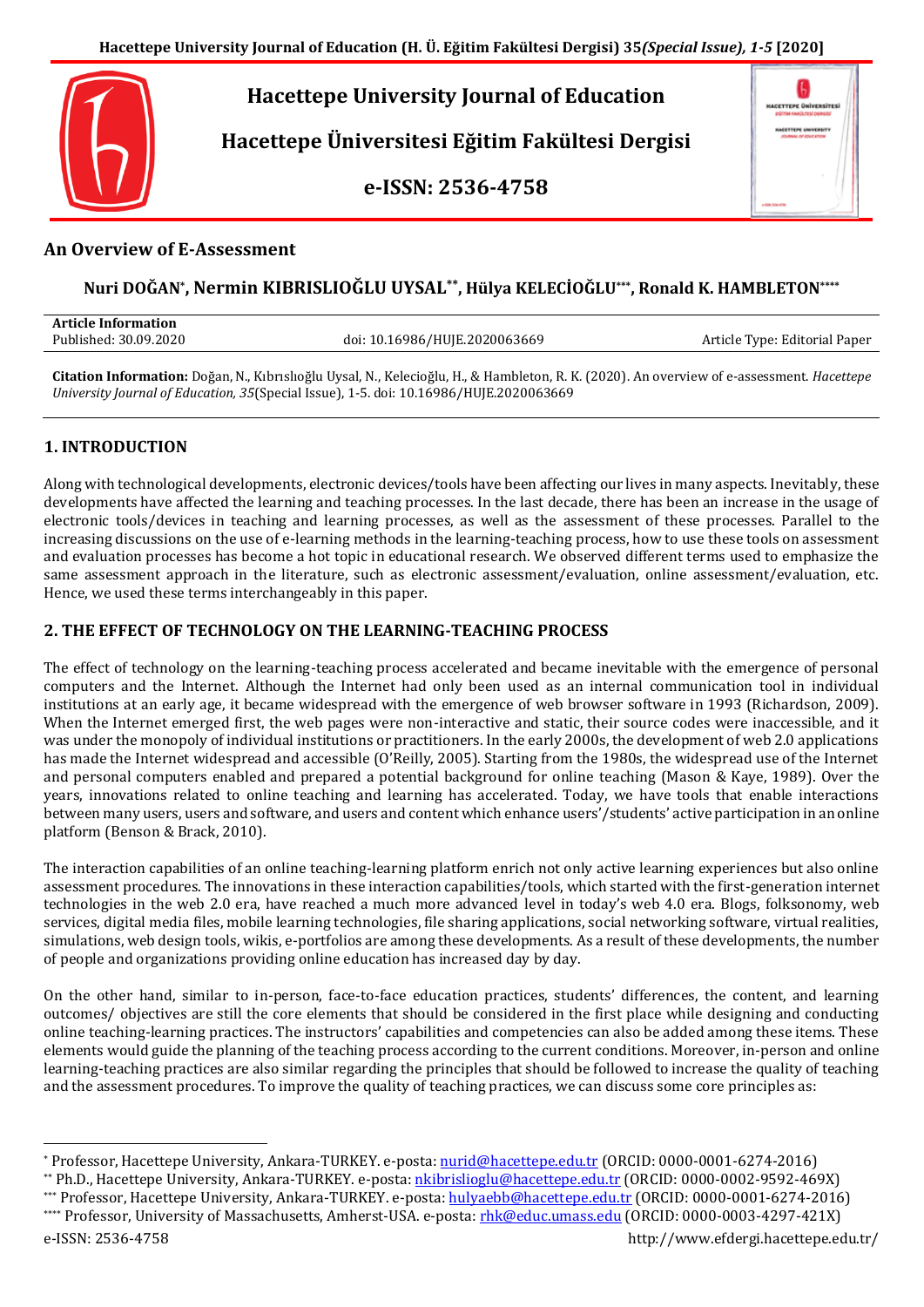- creating the content in a way that can attract students 'attention,
- relating the content with real-life,
- respecting individual differences and considering these differences while planning the learning-teaching process,
- using appropriate assessment tools,
- providing timely feedback,
- ensuring students' active participation in learning and assessment processes,
- learning from students (using students' feedback to enhance and or plan the teaching practices),
- communicating with students effectively and productively,
- improving collaboration between students (Chickering & Gamson, 1987; Ramsden, 2003)

The principles to improve learning-teaching processes shows the importance of selecting appropriate assessment tools, providing feedback, including students to the assessment processes, and evaluating teaching practices by students' feedback. While face-to-face teaching practices bring the instructor to the forefront in planning and managing the learning-teaching process, online teaching practices bring technologic infrastructure, teaching management system software, and instructor's competences on technology usage to the forefront as well as the instructors. Providing the required technological infrastructure is the institutions' responsibility and may appear as an essential requirement for sustainable and quality online education (Nichols, 2008). We observed that many institutions use learning management systems (LMS) specifically designed for online teaching and/or virtual learning environments (VLE) in addition to developing and updating tools and operating systems to build and infrastructure for online education. Although some principles are common to improve the quality of education in online and face-to-face environments, the teaching practices have undergone a significant structural change depending on the capabilities of LMSs in online teaching environments. For example, the teaching process now has to be planned and carried out in a way that combines in-school and out-school activities, face-to-face and online opportunities, the use of synchronous and non-synchronous techniques and the national as well as the international level. As a result, the assessment procedures have been changing as the assessment designs are highly related to the online teaching process.

### **3. E-ASSESSMENT TYPES**

Especially with the COVID-19 epidemic that emerged at the beginning of 2020, online teaching or e-learning, in general, has become the dominant method at almost every level in the world. Teachers/instructors switched from face-to-face instruction to online education and they have been experiencing some difficulties in e-learning, teaching, and the e-assessment. While faceto-face teaching has a long history, online teaching is relatively new, and there are some uncertainties in their role in the teaching process. These uncertainties also affect assessment procedures. The electronification of the learning process has revealed a need for electronification of assessment procedures designed for different purposes. While designing online teaching practices, there is a need to develop an assessment addressing these practices. Discussions mainly focus on how to use different assessment approaches in an online environment, how to ensure the validity and reliability of measurement results, how to prevent cheating, and how to ensure test security. Hence, online assessments bring significant challenges to cope with. Therefore, e-assessment requires planning on how and when to conduct the assessment, exceptional attention to the purpose of the assessment and/or assessment plan, and basic principles of assessment as well as the knowledge about the tool and software being used and developing the skills to use them.

In an e-assessment design, basic principles of assessment are the base and starting point. The assessment procedure requires detailed planning first, and some stages of the plan apply to both online and face-to-face assessments. For example, to provide a basis for future decisions in the first phase of the assessment plan, one needs to answer this question: 'What is the purpose of the assessment?'. There may be two different answers to this question like "to decide whether they are successful in a particular course or task," or "to identify students' learning gaps, and to design activities to compensate them." These answers are conceptually defined as Formative assessment, summative assessment, and assessment as learning (Gibbs, Habeshaw & Habeshaw, 1988; Carless, 2007; Earl, 2003).

A detailed schedule, including the date and time of the assessments, is essential for both summative and formative assessment practices. Sharing this schedule with students and making it available and easily accessible is also a necessary element of a good assessment plan. It is always a good practice to create clear communication with students and simplify the process as much as possible. The means of communication could be diversified in an online platform to make it more efficient. Contact with students regarding assessment tasks should be supported by simultaneous communication opportunities and written and verbal instructions at every stage of an online assessment process. A communication initiated with students before the assessment process will help determine their needs and guide them. Effective communication, including feedback to students 'questions and informing them about future tasks in advance, will build trust in the student-teacher relationship.

To contribute students' learning via assessment procedures, creating a useful feedback mechanism is essential. According to Nicol and Macfarlane-Dick (2006), effective feedback should:

- be given on time (as close as possible),
- enhance learning, self-assessment, motivation, and self-confidence,
- improve communication both between students and between students and instructor,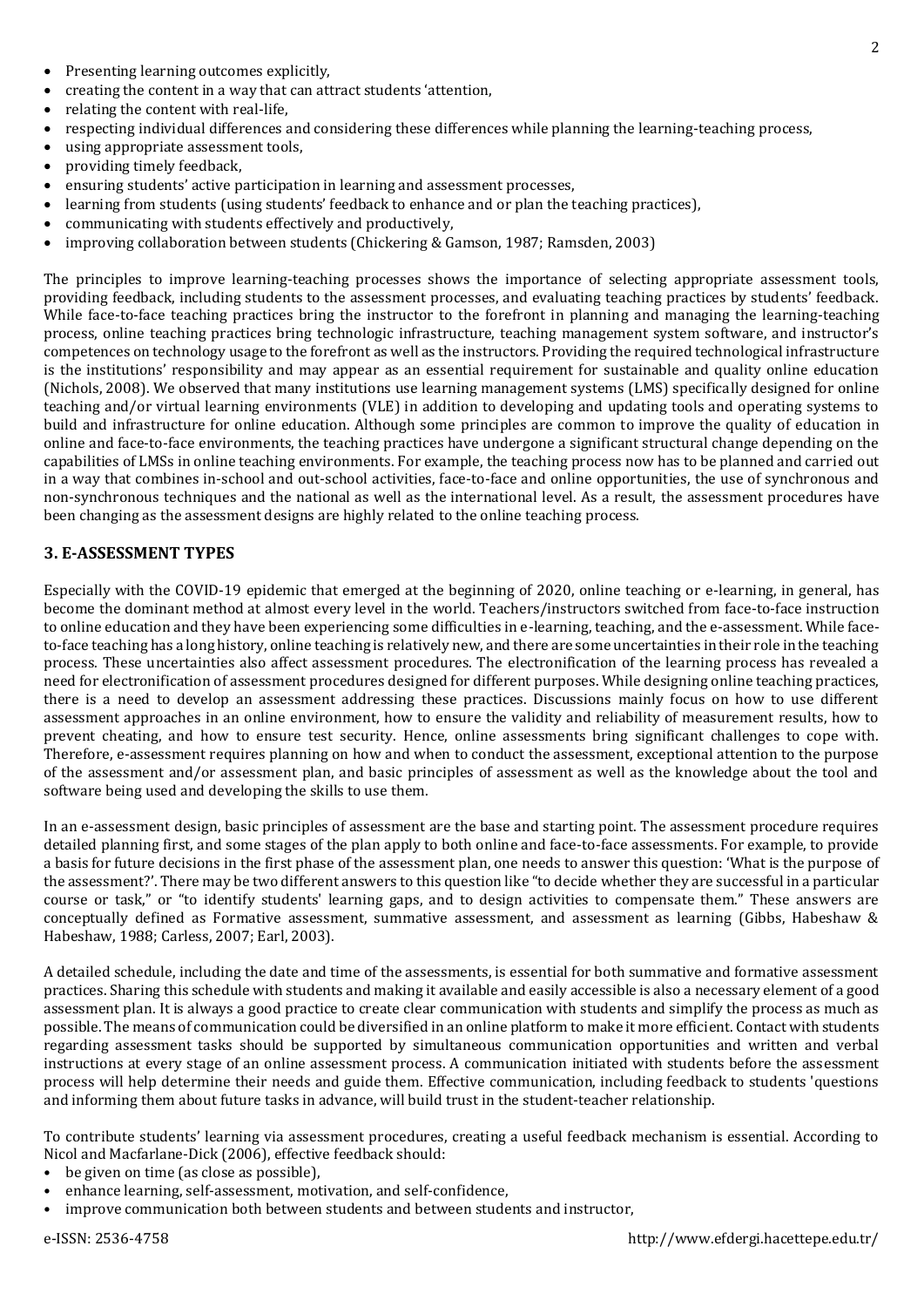- provide quality and clear information to students about their performances and learning,
- provide an opportunity for students to bridge the gap between current and expected performances,
- provide the required information for instructors to enhance teaching practices.

Online assessments could accelerate the feedback process, which is considered as an essential advantage. It is quite possible to create an effective feedback procedure with the help of sophisticated algorithms in online assessment platforms.

The assessment for the learning approach, on the other hand, bases on the idea that handling learning, and assessment procedures simultaneously results in more permanent learning (Carless, 2007; Dann, 2002). While the contribution of assessment to learning through feedback is provided indirectly in formative assessment, assessment for the learning approach deals with learning and assessment processes within and directly connected. Hence, the first principle of this approach is to design assessment tasks to enable students to learn effectively. Second, students should have access to the rubrics or assessment criteria beforehand, and they should be actively involved in their own and peers' learning. The third principle of assessment for the learning approach is that the feedback should be given timely and forward-looking (Carless, 2007). Thus, both the current and future learning of students could be supported. Moreover, self-assessment and peer-assessment are used more frequently in the assessment for the learning approach (Dann, 2007). Online assessment platforms could be a convenient way to the assessment for the learning approach as it could create feedback instantly, quickly, and reliably and provide easy to use platform for self-assessment and peer-assessment.

Although summative and formative assessments are the most commonly used ones in education, assessments could be conducted for different reasons. Some of them are selection and replacement, enhancing learning, structuring learning, directing learning, detecting and correcting misconceptions, evaluating teaching, evaluating the teacher performances, etc. The online assessment has many advantages over face-to-face or in-class assessments that facilitate different assessment approaches. The ability to use various measurement tools to evaluate the performance, providing individualized tests, instant scoring, and instant feedback can be examples of those advantages. Besides traditional instruments such as multiple-choice tests, standard achievement tests, experiments, observations, interviews, portfolios in an online assessment platform, one can use various tools like blogs, interactive texts, virtual experiments, interactive problem-solving, projects, gamification, e-portfolio, etc. Selfassessments and peer assessments that enhance students' active participation in the assessment process could be easily used in those platforms. Actively participating in the assessment process motivates students and may provide a new learning environment. Moreover, as students learn more about assessment processes, their self-assessment skills will also improve.

In online assessment, assessment environments can be divided into four categories. The first category is the evaluation products category, which includes essays, research reports, review articles, project reports, audio or visual media records, presentations, etc. The second one contains tools that can be scored automatedly like multiple-choice, short answer tests, matching, gap-filling, right-wrong, drag-and-drop items, simulation questions, etc. The third one is online discussion tasks like discussion groups, role-play activities, case studies, etc. The last one is the web publishing category, which includes web pages, blogs, wikis, shared documents, e-portfolios, etc. (Benson & Brack, 2010).

Another tool that online assessment platforms can provide is computer-based tests (CBT). These tests could be standard or nonstandard, and the assessments created with a basis on CBT implementations are defined as computer-based assessments (CBA) (Bartram, 1997). As CBT uses automatic scoring, receiving score reports is easy and quick, which is the outstanding advantage of this method. The number of paper-pencil tests converted to CBTs has increased rapidly as personal computers have become widespread. CBTs have both advantages, like creating rapid reports, and disadvantages like requiring some hardware compared to paper-pencil tests. Although there are also some discussions regarding the equivalence of two forms (Bartram, 2005; Mead & Drasgow, 1993), it is not a significant problem in many measurements except for the speed tests.

Traditional scoring techniques can be used in online assessments. In regular assessments, instructors may grade students based on the weighted average of different tasks or the rank of the students in the classroom. In online assessments, on the other hand, much more information is gathered regarding the students, and this may complicate the grading procedure. Therefore, using automated scoring and grading algorithms is more feasible than traditional grading techniques for online assessments. These algorithms require the use of models called learning analytics. On the other hand, many LMS modules allow an eclectic approach that combines the traditional method with the automatic grading approach. If an LMS is used in the online evaluation process, the reporting and monitoring modules available in many LMS will allow you to see statistics about student activities that will enable tracking when, how often, how long, and which modules of the system students participated in. These modules provide online exams, surveys, and interactive visuals in assessment processes, and students' activities in discussion groups, contribution to group work, responses to system messages, other user registrations, and so on. Gathering detailed information about students in various ways will help make more accurate decisions about the students. When students see that all their efforts are used in the evaluation, it may increase their motivation as well. Moreover, assessment reports can be created at any time, providing feedback regarding the students' current performances.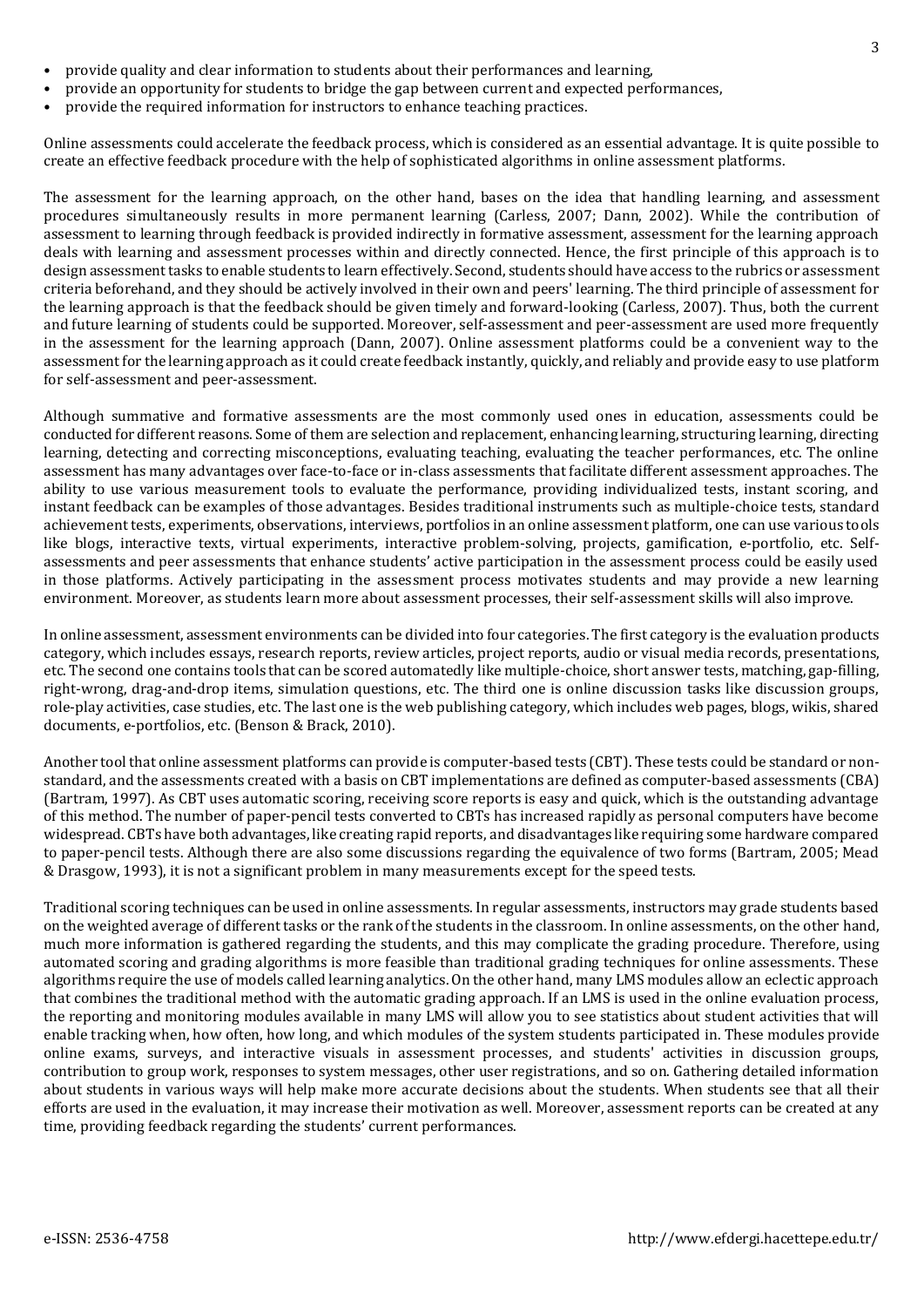### **4. TECHNICAL ISSUES IN E-ASSESSMENT**

Blaming the technology for every problem faced in an online assessment platform is a common phenomenon. However, identifying all possible problems and taking the necessary measures before starting the assessment could prevent many problems. Institutions should provide easily accessible technical support, and instructors and students should be informed about what to do, how to get help, and from whom they can get help when certain problems arise. Before deciding whether to use e-assessment platforms, practitioners should be sure that all instructors and students have access to the required hardware, software, and the Internet connection with suitable bandwidth. On the other hand, it should be noted that technical problems can always arise as long as technology is used. Therefore, it is necessary to make good planning in the issues like stopping and continuing the process under certain conditions, restarting, back up, etc. For example, if students need to download a large file as a requirement of the evaluation process, determining whether they have the appropriate tools and software in advance becomes vital. If an LMS software will be used in the assessment, it is a good practice to know the capacity of the system and possible interruptions in the access.

Another critical issue in an e-assessment is security. We need to verify the identities of examinees and be sure that students are the ones who completed the tasks at hand. Although plagiarism, cheating, taking the exam for somebody else etc. are common problems for online and in-person assessments, having an internet connection and gathering information online easily make cheating easier in an online environment. A planned assessment in a detailed way could partly handle some of these problems. For example, successive tasks, assignments that require students' own research and experience, authentic tasks for each student might prevent cheating and plagiarism. There is also software that can detect plagiarism. However, it is sometimes difficult to detect cheating or whether students get more help than required for both testing conditions. In general, creating authentic assessment tasks in which students need to relate their unique experiences might be useful. E-assessment platforms can provide various features and tools to create authentic assessments. Although detailed authentic tasks are used, it is good to use more than one tool like plagiarism software to ensure security. Continuous assessment is another standard method to deal with cheating. By using small, successive tasks, we can assess students continuously and reduce the risk of cheating. However, continuous assessment requires continuous feedback and providing timely, and quality feedback requires time. There is also a risk that continuous assessment might turn into overassessment, decreasing both students' and instructors' motivation and causing fatigue. Indeed, the importance of the decisions made by the assessment results determines which control mechanism we need to use and how much strict we should be. High-stake assessments require severe precautions for security. The institutions should provide an ideal and equal environment for all examinees. On the other hand, low-stake assessments may not need high-level security precautions.

Lastly, ensuring the validity and reliability of the test scores is vital in every testing situation. Therefore, one always needs to provide evidence regarding our test scores' validity, consistency, and objectivity. Preparing assessment blueprints and varying assessment tasks considering the individual difference enhance the scores' validity and reliability. It is useful to take a flexible approach to traditional validity and reliability concepts to develop a contextual approach to the assessment tasks in accordance with contextual learning that supports authenticity and prepares students for life. The contextual approach requires reviewing the assessment criteria, tools, and approaches regularly. It is also crucial to take advantage of differentiated assessment approaches, as developing authentic and contextual standards alone may not be enough to ensure validity and reliability. Online assessment platforms offer powerful tools, and features for contextual and differentiated assessment approaches (Boud & Falchikov, 2006; Knight, 2006).

### **5. CONCLUSION**

New technologies open up new opportunities for learning and assessment. It is not possible not to take advantage of technology's benefits, which may only be delayed. For example, despite many online education programs developed until 2020, many teachers, students, or institutions had insufficient knowledge and barely used them. However, with the COVID-19 pandemic, everybody was pushed to use online platforms, whether they prefer it or not. While those who have experience in this field adapted quickly, the rest had difficulties in adjusting. Therefore, recent events have shown that it is no longer possible to delay the use of online learning, mobile learning, and e-assessment applications. Instead of avoiding them, we should focus on overcoming the most important disadvantages of this process, such as cheating, plagiarism, and taking the exam for someone else.

LMS offers some mechanisms to ensure the security of the assessment. Some of these mechanisms are using safe web browsers to protect the exam content, blocking copy and paste options, preventing hackers from interfering with the content or the system by using trusted network layers, using monitoring tools to ensure examiners identity, controlling IP addresses, limiting access time to prevent content sharing, mixing the options, randomizing the item order, and preventing from switching between pages with test stop rules. Although none of these measures can guarantee exam security, it should be noted that this also applies to all assessment types.

Finally, the International Testing Commission published a guideline in 2006 for the online assessment process. This guide outlines principles and steps on an online assessment and the bases and backgrounds of these principles for test developers,